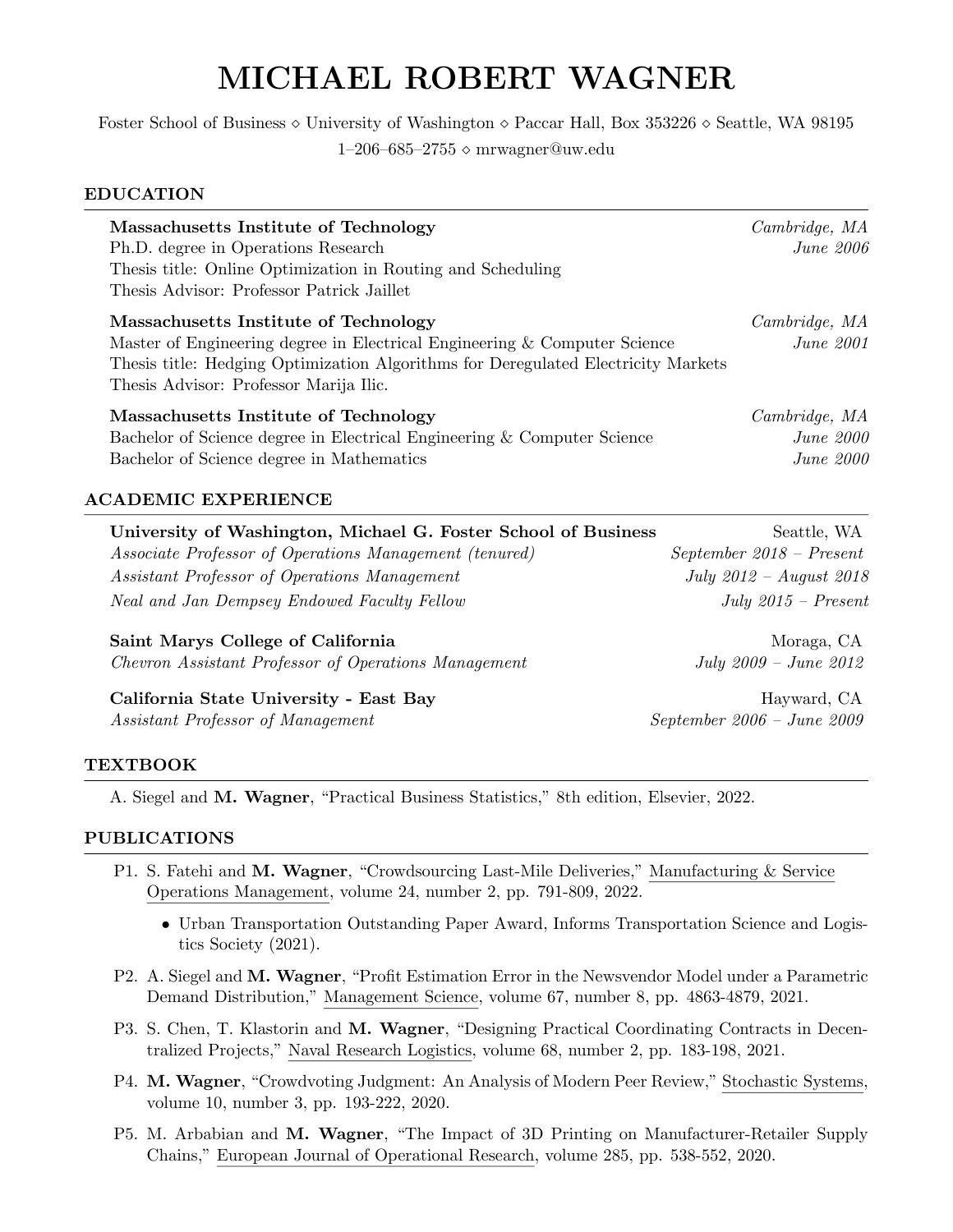- P6. S. Fatehi and M. Wagner, "Crowdfunding via Revenue-Sharing Contracts," Manufacturing & Service Operations Management, volume 21, number 4, pp. 875-893, 2019.
- P7. M. Wagner, "Robust Inventory Management: An Optimal Control Approach," Operations Research, volume 66, number 2, pp. 426-447, 2018.
- P8. H. Mamani, S. Nassiri and M. Wagner, "Closed-Form Solutions for Robust Inventory Management," Management Science, volume 63, number 5, pp. 1625-1643, 2017.
- P9. T. Chen, T. Klastorin and M. Wagner, "Incentive Contracts in Serial Stochastic Projects," Manufacturing & Service Operations Management, volume 17, number 3, pp. 290-301, 2015.
- P10. M. Wagner, "Robust Purchasing and Information Asymmetry in Supply Chains with a Price-Only Contract," IIE Transactions, volume 47, number 8, pp. 819-840, 2015.
	- Best Paper Award in the IIE Transactions (Scheduling and Logistics) Best Paper Award Competition (2017).
	- Featured in the Industrial Engineer magazine, volume 47, number 7, pp. 52-53, 2015.
- P11. D. Hochbaum and M. Wagner, "Range Contracts: Risk Sharing and Beyond," European Journal of Operational Research, volume 243, number 3, pp. 956-963, 2015.
- P12. D. Hochbaum and M. Wagner, "Production Cost Functions and Demand Uncertainty Effects in Price-Only Contracts," IIE Transactions, volume 47, number 2, pp. 190-202, 2015.
	- Honorable Mention in the IIE Transactions (Design and Manufacturing) Best Paper Award Competition (2016).
- P13. Z. Radovilsky and M. Wagner, "Optimal Allocation of Resources at U.S. Coast Guard Boat Stations," Journal of Supply Chain and Operations Management, volume 12, number 1, pp. 50- 65, 2014.
	- *•* Alan Khade Award for the best paper at the 2014 CSU-POM conference.
- P14. M. Wagner and Z. Radovilsky, "Optimizing Boat Resources at the U.S. Coast Guard: Deterministic and Stochastic Models," Operations Research, volume 60, number 5, pp. 1035-1049, 2012.
- P15. M. Wagner, "Online Lot-Sizing Problems with Ordering, Holding and Shortage Costs," Operations Research Letters, volume 39, number 2, pp. 144-149, 2011.
- P16. M. Wagner, "Fully Distribution-Free Profit Maximization: The Inventory Management Case," Mathematics of Operations Research, volume 35, number 4, pp. 728-741, 2010.
- P17. P. Jaillet and M. Wagner, "Almost Sure Asymptotic Optimality for Online Routing and Machine Scheduling Problems," Networks, volume 55, number 1, pp. 2-12, 2010.
	- *•* Glover-Klingman Prize for the best paper published in Networks in 2010.
- P18. J. Correa and M. Wagner, "LP-Based Online Scheduling: From Single to Parallel Machines," Mathematical Programming, volume 119, number 1, pp. 109-136, 2009.
- P19. M. Wagner, J. Bhadury and S. Peng, "Risk Management in Uncapacitated Facility Location Models with Random Demands," Computers & Operations Research, volume 36, number 4, pp. 1002-1011, 2009.
- P20. P. Jaillet and M. Wagner, "Generalized Online Routing: New Competitive Ratios, Resource Augmentation and Asymptotic Analyses," Operations Research, volume 56, number 3, pp. 745- 757, 2008.
- P21. M. Wagner, "Stochastic 0-1 Integer Linear Programming under Limited Distributional Information," Operations Research Letters, volume 36, number 2, pp. 150-156, 2008.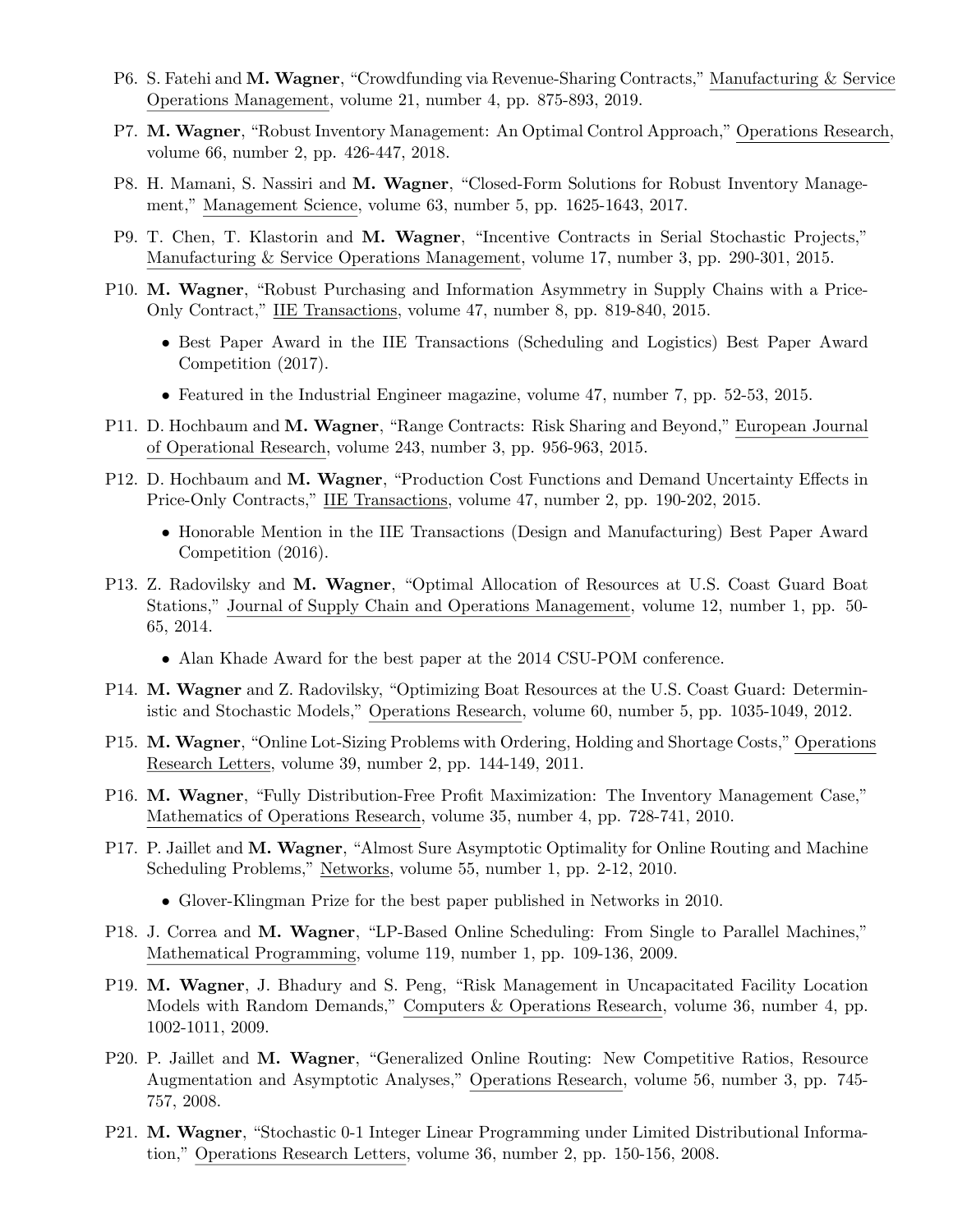- P22. M. Wagner, "Decision Making under Uncertainty using Mathematical Optimization: A Survey," California Journal of Operations Management, volume 6, number 1, pp. 56-60, 2008.
- P23. P. Jaillet and M. Wagner, "Online Routing Problems: Value of Advanced Information as Improved Competitive Ratios," Transportation Science, volume 40, number 2, pp. 200-210, 2006.
- P24. M. Wagner, A. Auger and M. Schoenauer, "EEDA: A New Robust Estimation of Distribution Algorithm," Rapport de Recherche (Research Report) RR-5190, Institut National de Recherche en Informatique et en Automatique (INRIA), 2004.

### REVISIONS, PAPERS UNDER REVIEW, AND WORKING PAPERS

- W1. A. Siegel and M. Wagner, "Data-Driven Profit Estimation Error in the Newsvendor Model," Major Revision, Operations Research.
- W2. S. Fatehi, L. Nageswaran and M. Wagner, "Capacity Flexibility via On-Demand Warehousing," Reject and Resubmit, Production and Operations Management.
- W3. J. Lei and M. Wagner, "Data-Driven Distributionally Robust Newsvendor Models with Censored Demand," submitted, Manufacturing & Service Operations Management.
- W4. S. Sinha, M. Wagner, and A. Ghate, "A Robust Multi-Period Newsvendor Model with Inventory Balance Constraints," in progress.
- W5. M. Wagner, D. Alexander and Y. Yu, "Crowdsourced Labor Planning: Scheduled and On-Demand Work," in progress.

### REFEREED CONFERENCE PROCEEDINGS

- C1. M. Wagner, "Layering Reinforcement Learning over Dynamic Programming: Incorporating Human Adjustments," proceedings of Amazon Machine Learning Conference 2021.
- C2. M. Wagner, "A Dynamic Programming Model for Crowdsourced Labor Planning at Amazon Flex," proceedings of Amazon Consumer Science Summit 2021.
- C3. S. Fatehi, L. Nageswaran and M. Wagner, "Capacity Flexibility via On-Demand Warehousing," extended abstract in proceedings of the Manufacturing & Service Operations Management Conference, 2021.
- C4. S. Fatehi and M. Wagner, "A Robust Optimization Approach to Crowdsourcing Last-Mile Deliveries," extended abstract in proceedings of the Manufacturing & Service Operations Management Conference, 2018.
- C5. M. Arbabian and M. Wagner, "3D Printing in Supply Chains," extended abstract in proceedings of the Manufacturing & Service Operations Management Conference, 2018.
- C6. S. Fatehi and M. Wagner, "Crowdfunding via Revenue-Sharing Contracts," extended abstract in proceedings of the Manufacturing & Service Operations Management Conference, 2018.
- C7. M. Arbabian and M. Wagner, "The Impact of 3D Printing on Manufacturer-Retailer Contractual Relationships," extended abstract in proceedings of the Manufacturing & Service Operations Management Conference, 2017.
- C8. M. Wagner, "Crowdsourcing Judgment:An Analysis of Modern Peer Review," extended abstract in proceedings of the Manufacturing & Service Operations Management Conference, 2014.
- C9. J. Ho and M. Wagner, "The Influence of Economic Crisis on Market Sectors," extended abstract in proceedings of the 24th Annual California State University – Production and Operations Management (CSU-POM) Conference, 2012.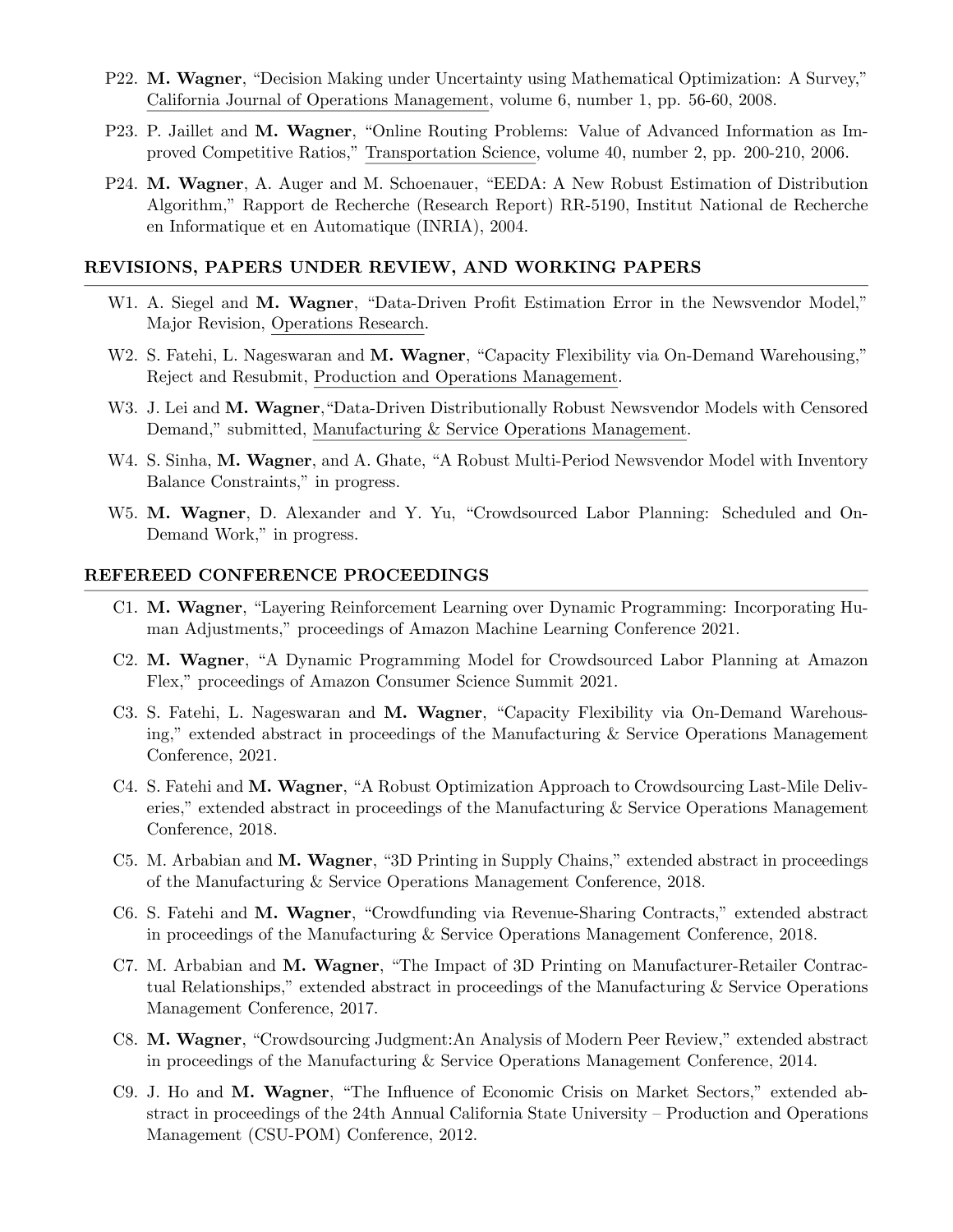- C10. M. Wagner and Z. Radovilsky, "Optimizing Boat Resources at the U.S. Coast Guard," extended abstract in proceedings of the 2nd Annual European Decision Science Institute (EDSI) Conference, 2011.
- C11. P. Jaillet and M. Wagner, "New Competitive Ratios for Generalized Online Routing," extended abstract in proceedings of the Sixth Triennial Symposium on Transportation Analysis (TRISTAN VI), 2007.
- C12. J. Correa and M. Wagner, "LP-Based Online Scheduling: From Single to Parallel Machines," extended abstract in proceedings of the 11th Conference on Integer Programming and Combinatorial Optimization (IPCO 2005). Lecture Notes in Computer Science 3509, pp. 196-209, Springer-Verlag, Berlin, 2005.
- C13. M. Wagner, P. Skantze and M. Ilic, "Hedging Optimization Algorithms for Deregulated Electricity Markets," proceedings of the 12th Conference on Intelligent Systems Application to Power Systems (ISAP), 2003.

### REFEREED BOOK CHAPTERS

- B1. M. Wagner, "Robust Inventory Management," chapter in Research Handbook on Inventory Management, edited by J. Song, forthcoming.
- B2. S. Fatehi and M. Wagner, "Crowdfunding via Revenue-Sharing Contracts," chapter in Supply Chain Finance, edited by P. Kouvelis, L. Dong, and D. Turcic, Foundations and Trends in Technology, Information and Operations Management, volume 10, number 3-4, pp. 407-424, 2017.
- B3. P. Jaillet and M. Wagner, "Online Optimization An Introduction," chapter in TutORials in Operations Research, edited by J. Hasenbein, Informs, 2010.
- B4. P. Jaillet and M. Wagner, "Online Vehicle Routing Problems: A Survey," chapter in The Vehicle Routing Problem: Latest Advances and New Challenges, edited by B. Golden, S. Raghavan, and E. Wasil, Springer, 2008.

### DOCTORAL STUDENT MENTORING

- Advisor (committee chair) and co-author
	- 1. Emisa Nategh (operations management), committee chair and co-author, graduating June 2022 and accepted an assistant teaching professor position at the McDonough School of Business, Georgetown University.
	- 2. Soraya (Nadia) Fatehi (operations management), committee chair and co-author, graduated June 2020 and accepted an assistant professor position at the Naveen Jindal School of Management, University of Texas at Dallas.
- Committee member and co-author
	- 1. Junfei Lei (operations management), committee member and co-author, in progress.
	- 2. Mohammad Arbabian (operations management), committee member and co-author, assistant professor at University of Portland.
	- 3. Saumya Sinha (applied mathematics), committee member and co-author, post-doc at Rice University.
	- 4. Tony I-fu Chen (operations management), committee member and co-author, data scientist at Facebook.
- *•* Co-author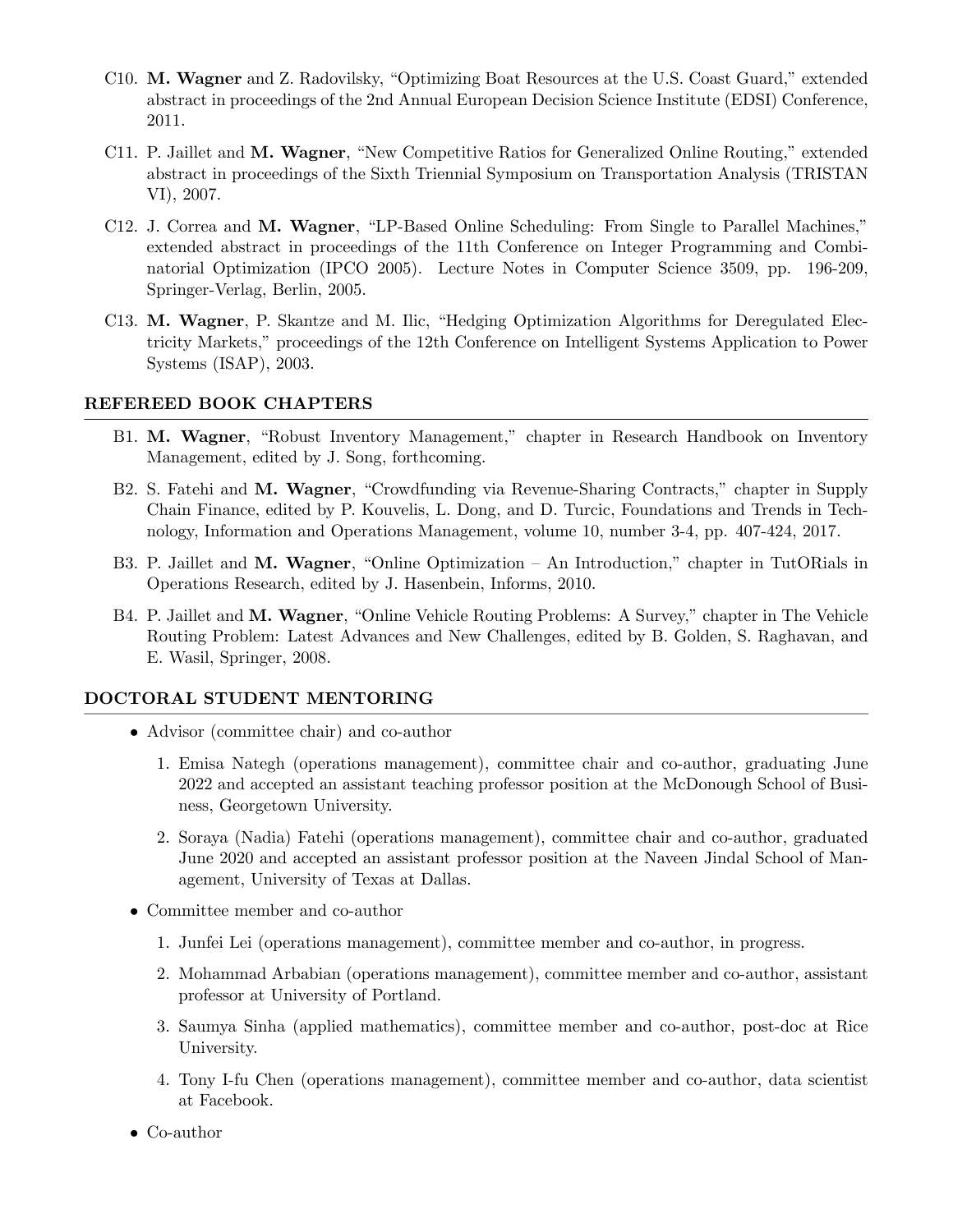- 1. Shima Nassiri (operations management), co-author, assistant professor at Ross School of Business, University of Michigan.
- *•* Committee member
	- 1. Victoria Diaz (industrial and systems engineering).
	- 2. Klaas Fiete Krutein (industrial and systems engineering).
	- 3. Zahra Ghatrani (industrial and systems engineering).
	- 4. Arman Rahimzamani (electrical and computer engineering).
	- 5. Hasan Manzour (industrial and systems engineering).
	- 6. Yushi Tan (electrical engineering).
	- 7. Sevnaz Nourollahi (industrial and systems engineering).
	- 8. Mahshid Salemi Parizi (industrial and systems engineering).
	- 9. Elnaz Jalilipour Alishah (operations management).
	- 10. Chad Ho (information systems).

### INVITED PRESENTATIONS

- 1. "Crowdsourcing Last-Mile Deliveries," University of Washington (Industrial & Systems Engineering), January 11th, 2022.
- 2. "Data-Driven Profit Estimation Error in the Newsvendor Model," MIT Data Science Lab, December 10th, 2021.
- 3. "Robust Inventory Management via the Limit Theorems of Probability," West Point, December 2nd, 2021.
- 4. "Profit Estimation Error in the Newsvendor Model," MIT Sloan, October 6th, 2020.
- 5. "Robust Inventory Management via the Limit Theorems of Probability," Amazon, February 26th, 2020.
- 6. "Profit Estimation Error in the Newsvendor Model," University of Southern California, November 19th, 2019.
- 7. "Statistical Bias in the Newsvendor Model," University of Washington (Foster School of Business), September 28th, 2018 (joint presentation with A. Siegel).
- 8. "Crowdfunding via Revenue-Sharing Contracts," Supply Chain Finance & Risk Management Workshop, Boeing Center for Supply Chain Innovation, Washington University in St. Louis, May 13th, 2018.
- 9. "Crowdfunding via Revenue-Sharing Contracts," Crowdsourcing in the Sharing Economy Conference, Johns Hopkins University, April 21th, 2018.
- 10. "Robust Purchasing and Information Asymmetry in Supply Chains with a Price-only Contract," best-paper award presentation at IISE Conference, May 22nd, 2017.
- 11. "Crowdfunding via Revenue-Sharing Contracts," Supply Chain Finance & Risk Management Workshop, Boeing Center for Supply Chain Innovation, Washington University in St. Louis, May 14th, 2017.
- 12. "Crowdfunding via Revenue-Sharing Contracts," University of Washington (Foster School of Business), April 7th, 2016.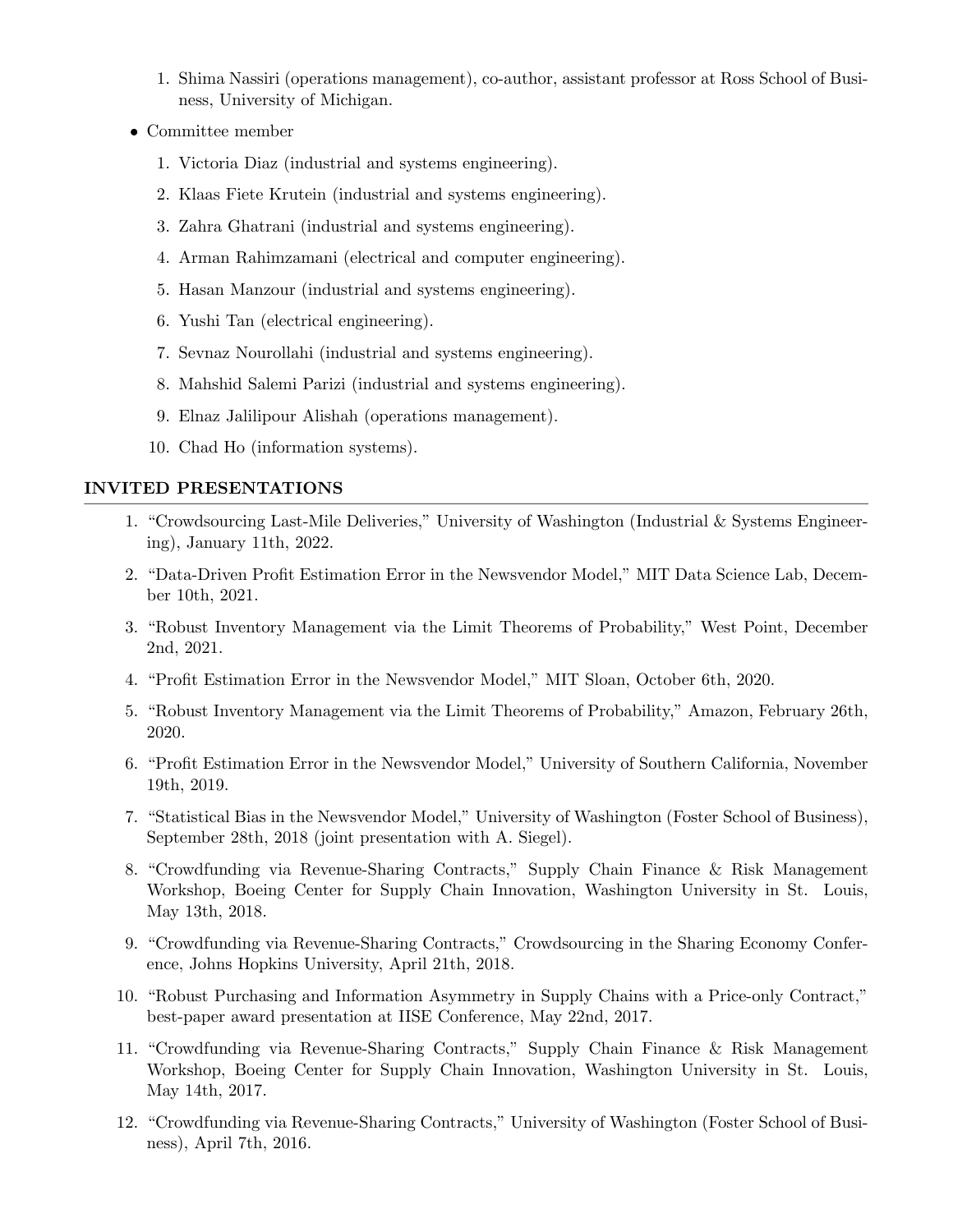- 13. "Closed-Form Solutions for Robust Inventory Management," University of Washington (Industrial & Systems Engineering), January 24th, 2017.
- 14. "Crowdvoting Judgment: An Analysis of Modern Peer Review," University of Washington (Foster School of Business), May 29th, 2015.
- 15. "Range Contracts: Risk Sharing and Beyond," University of Washington (Foster School of Business), May 31st, 2013.
- 16. "The Benefit/Detriment of Information in Coordinating Supply Chains," Universidad de Chile, October 24th, 2012.
- 17. "Follow Your Own Path," Student Technology Career Fair, Cisco Systems, March 16th, 2012.
- 18. "The Benefit/Detriment of Information in Coordinating Supply Chains," UC Berkeley, January 30th, 2012.
- 19. "The Benefit/Detriment of Information in Coordinating Supply Chains," University of Washington (Foster School of Business), January 27th, 2012.
- 20. "The Benefit/Detriment of Information in Coordinating Supply Chains," Santa Clara University, December 20th, 2011.
- 21. "The Benefit/Detriment of Information in Coordinating Supply Chains," Saint Mary's College of California, April 7, 2011.
- 22. "Distribution-Free Lot-Sizing Problems," Universidad de Chile, January 19th, 2011.
- 23. "Online Optimization An Introduction," a tutorial, joint with Patrick Jaillet, at INFORMS Annual Meeting, November 8, 2010.
- 24. "Online Optimization in Operations Research," Mathematical Sciences Research Institute, April 5th, 2008.
- 25. "Distribution Free Inventory Management," California State University East Bay, April 1st, 2008.
- 26. "Online Routing Problems," University of Arizona, February 26th, 2008.
- 27. "Teaching Effectiveness," California State University East Bay, January 23, 2008.
- 28. "Online Routing Problems," Universidad de Chile, August 17, 2007.
- 29. "Online Optimization," Pontificia Universidad Católica de Chile, August 8, 2007.
- 30. "An Introduction to Operations Research," California State University East Bay, October 25, 2006.
- 31. "Online Optimization in Routing and Scheduling," Ph.D. defense, MIT Operations Research Center, April 12, 2006.
- 32. "The Value of Information for the Online Traveling Salesman Problem," Akamai Technologies, February 8, 2006.
- 33. "An Introduction to Online Optimization," College of William and Mary, January 17, 2006.
- 34. "The Value of Information for the Online Traveling Salesman Problem," College of William and Mary, January 16, 2006.

### CONFERENCE PRESENTATIONS

1. "Layering Reinforcement Learning over Dynamic Programming: Incorporating Human Adjustments," Amazon Machine Learning Conference, October 4-7, 2021.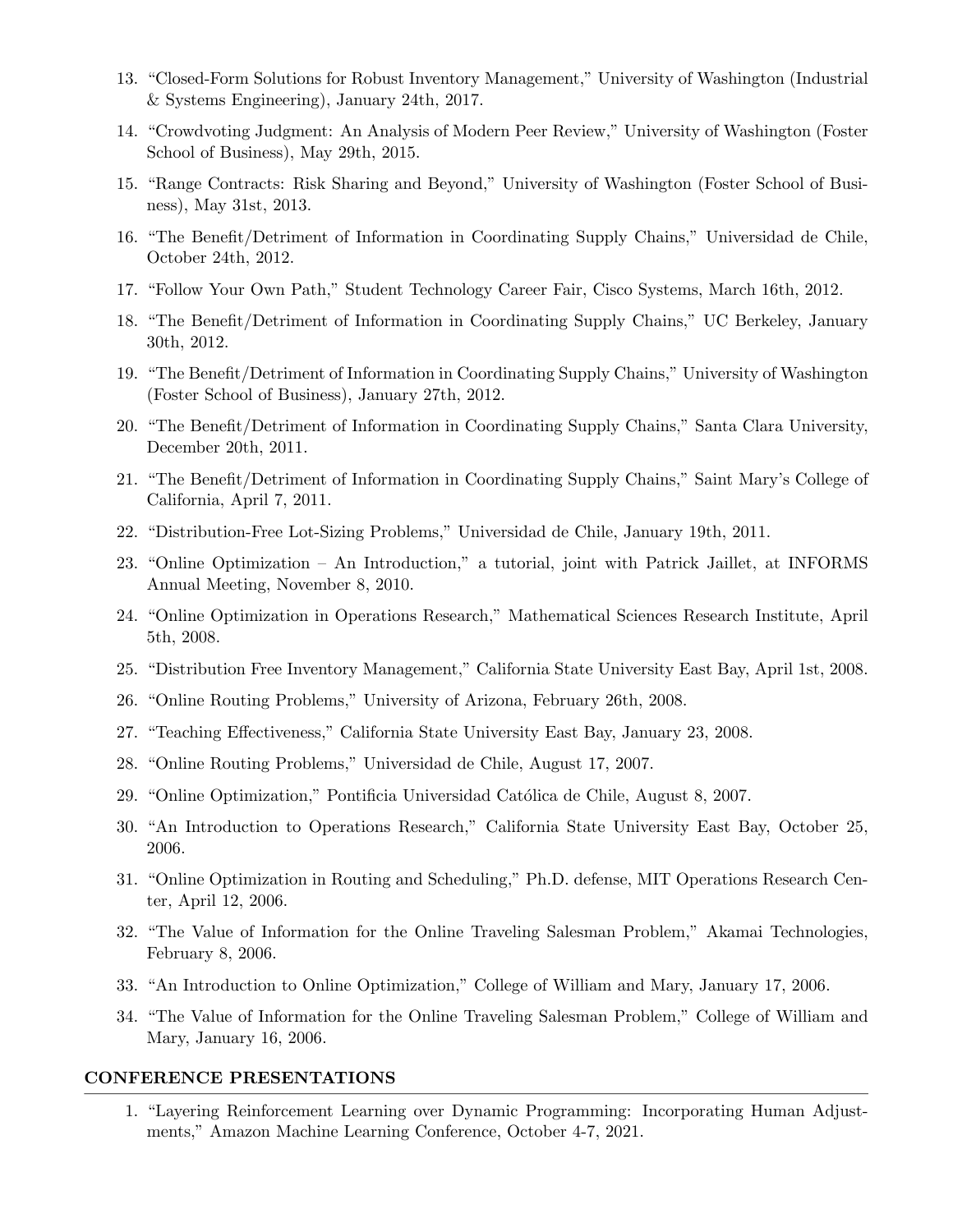- 2. "A Dynamic Programming Model for Crowdsourced Labor Planning at Amazon Flex," Amazon Consumer Science Summit, August 16-19, 2021.
- 3. "Statistical Bias in the Newsvendor Model," INFORMS Annual Meeting, invited session, October 20-23, 2019.
- 4. "Range Contracts: Risk Sharing and Beyond," POMS Conference, Seattle, WA, May 5-8, 2017.
- 5. "Crowdsourcing Judgment: An Analysis of Modern Peer Review," MSOM Conference, Seattle, WA, June 21-22, 2014.
- 6. "The Benefit/Detriment of Information in Coordinating Supply Chains," INFORMS Annual Meeting, invited session, Phoenix, AZ, October 14-17, 2012.
- 7. "Online Lot-Sizing Problems," INFORMS Annual Meeting, sponsored session, Charlotte, NC, November 13-16, 2011.
- 8. "The Benefit/Detriment of Information in Coordinating Supply Chains," International Conference on Operations Research, Zurich, Switzerland, August 30-September 2, 2011.
- 9. "Optimizing Boat Resources at the U.S. Coast Guard," INFORMS Annual Meeting, sponsored session, Austin, TX, November 7-10, 2010.
- 10. "Distribution-Free Inventory Management," 16th International Symposium on Inventories, Budapest, Hungary, August 23-27, 2010.
- 11. "Optimizing Boat Resources at the U.S. Coast Guard," 24th European Conference on Operational Research (EURO XXIV), Lisbon, Portugal, July 11-14, 2010.
- 12. "Distribution-Free Inventory Management in Fast Fashion," INFORMS Annual Meeting, sponsored session, San Diego, CA, October 11-14, 2009.
- 13. "Fully Distribution-Free Inventory Management," INFORMS Annual Meeting, sponsored session, Washington D.C., October 12-15, 2008.
- 14. "Risk Management in Uncapacitated Facility Location Models with Random Demands," The International Symposium on Locational Decisions (ISOLDE XI), Santa Barbara, CA, June 27th, 2008.
- 15. "Decision Making under Uncertainty using Mathematical Optimization: A Survey," 20th Annual California State University Production and Operations Management (CSU-POM) Conference, Hayward, CA, February 23rd, 2008.
- 16. "Almost Sure Asymptotic Optimality in Online Routing," INFORMS Annual Meeting, sponsored session, Seattle, WA, November 4-7, 2007.
- 17. "Stochastic 0-1 Integer Linear Programming under Limited Distributional Information," INFORMS International Meeting, invited session, Puerto Rico, July 8-11, 2007.
- 18. "Online Vehicle Routing Problems," INFORMS International Meeting, sponsored session, Puerto Rico, July 8-11, 2007.
- 19. "New Competitive Ratios for Generalized Online Routing," Sixth Triennial Symposium on Transportation Analysis (TRISTAN VI), Phuket Island, Thailand, June 10-15, 2007.
- 20. "The Value of Information and Resources in Online Routing," INFORMS Annual Meeting, sponsored session, Pittsburgh, PA, November 5-8, 2006.
- 21. "Resource Augmentation in Online Routing," INFORMS Annual Meeting, sponsored session, San Francisco, CA, November 13-16, 2005.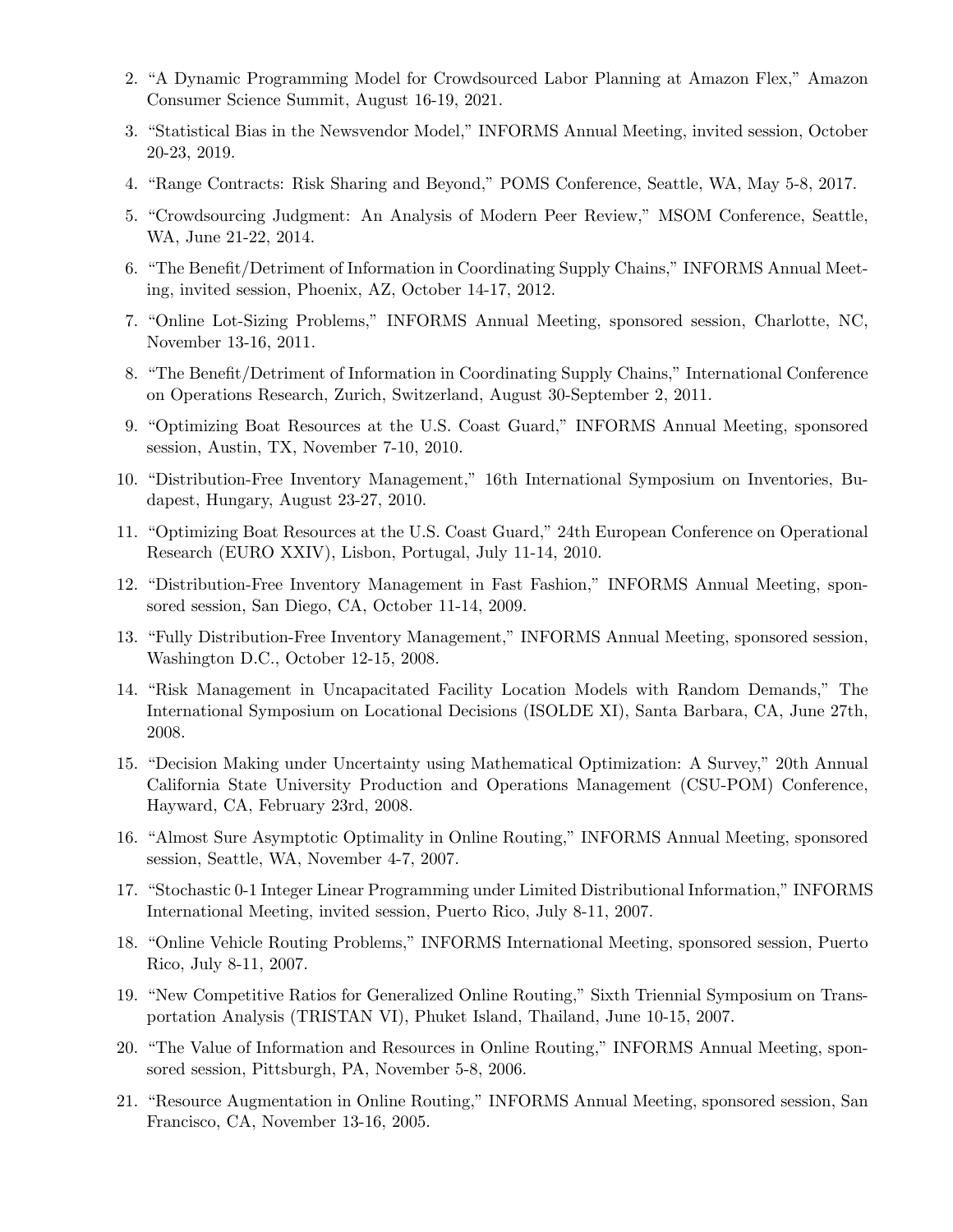- 22. "LP-Based Online Scheduling: From Single to Parallel Machines," INFORMS Annual Meeting, San Francisco, CA, November 13-16, 2005.
- 23. "LP-Based Online Scheduling: From Single to Parallel Machines," 11th Conference on Integer Programming and Combinatorial Optimization (IPCO 2005), Berlin, Germany, June 8-10, 2005.
- 24. "LP-Based Online Scheduling: From Single to Parallel Machines," 7th Workshop on Models and Algorithms for Planning and Scheduling Problems (MAPSP 2005), Siena, Italy, June 6-10, 2005.
- 25. "Online Routing Problems: Value of Advanced Information and Asymptotic Analyses," VII French-Latin American Congress on Applied Mathematics (FLACAM 2005), Santiago, Chile, January 11-18, 2005.
- 26. "Online Routing Problems: Value of Advanced Information and Asymptotic Analyses," INFORMS Annual Meeting, sponsored session, Denver, CO, October 24-27, 2004.
- 27. "Simulation Based Solution to Value at Risk Hedging," New Concepts and Software for Competitive Power Systems: Operations and Management (MIT Energy Laboratory Consortium Workshop), Cambridge, MA, November 2000.

### INDUSTRY EXPERIENCE

*·* Advising on the design of the Amazon Flex system, which crowdsources last-mile deliveries, and supports the Amazon Now ultra-fast deliveries (e.g., 1-2 hours), Amazon Fresh and Whole Foods Market (grocery deliveries), and Prime Free Same Day deliveries.

Convoy Seattle, WA *Consultant December 2019 – May 2020*

*·* Advising on the design of a digital platform to more effectively match shippers and carriers, with the objective of lowering shipping costs and increasing carrier earnings through increased efficiencies (e.g., more full truckloads).

Flexe Seattle, WA *Consultant March 2019 – May 2020*

*·* Advising on the design of an on-demand warehousing system, where warehouses with excess capacity are matched via Flexe's platform with firms that have short-term warehousing needs.

*Consultant October 2017 – December 2017*

*·* Advised on the design of the Amazon Flex system, which crowdsources last-mile deliveries, and supports the Amazon Now ultra-fast deliveries (e.g., 1-2 hours) and Amazon Fresh (grocery deliveries).

# Microsoft Redmond, WA

*Consultant May 2013 – May 2015*

- *·* Advised on the design of the proprietary Enforcement United program for the Xbox Live online video game platform.
- This crowdsourcing system for the Xbox Live Policy and Enforcement Team (XBLPET) utilizes a "crowd" of Xbox users to assess the complaints generated by other users, hence allowing enforcement activities to be transferred from XBLPET employees to the Xbox community, freeing up valuable employee resources for other activities.

Amazon Seattle, WA *Amazon Scholar June 2020 – present*

# Amazon Seattle, WA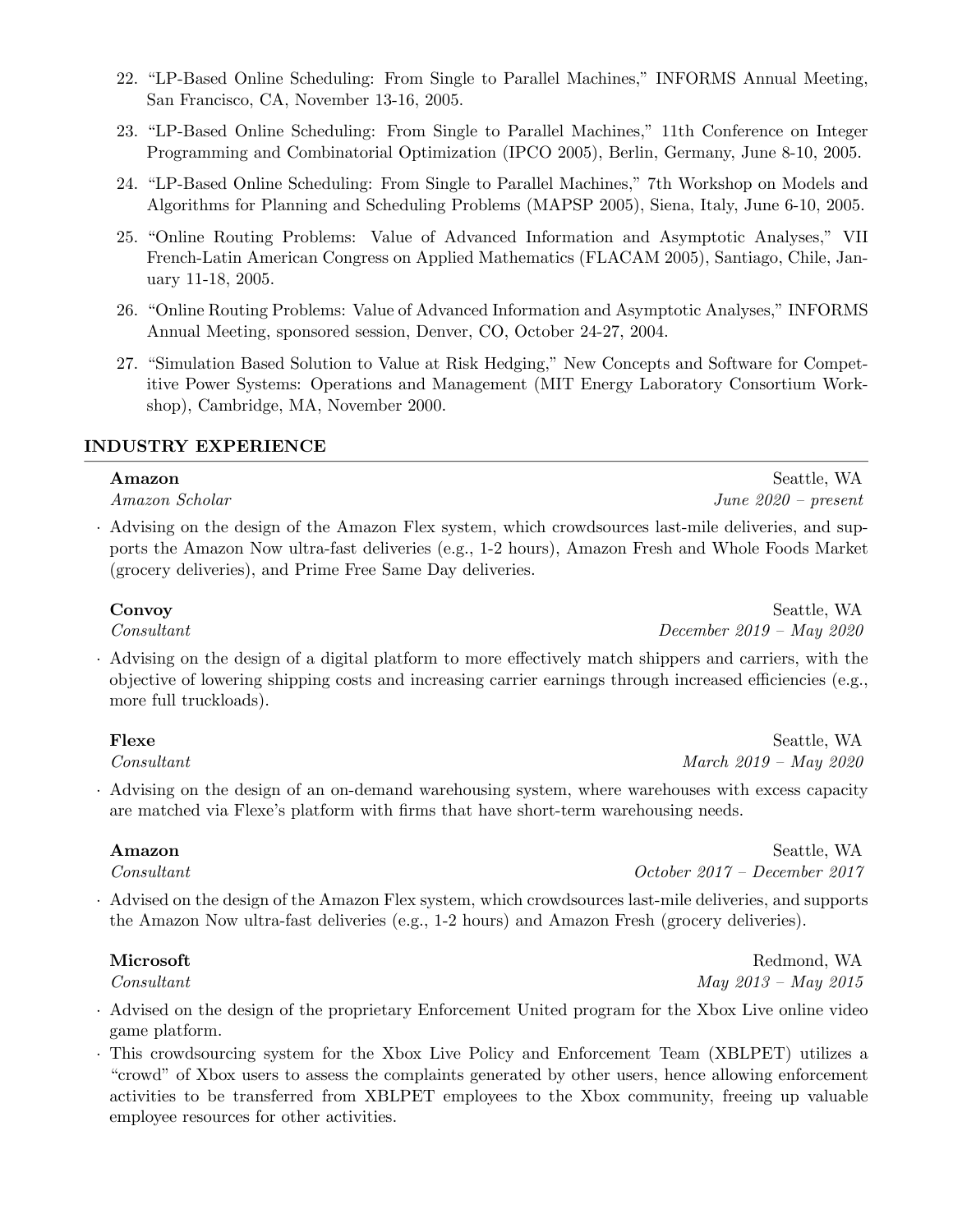# United States Coast Guard Washington, D.C.

- *·* Designed and implemented a decision support system, using mixed integer linear programming, that the United States Coast Guard is currently utilizing to optimally allocate their fleet of approximately 1,000 boats to 178 stations nationwide, while adhering to business and operational constraints.
- The utilization of the entire fleet was increased from  $85\%$  to  $95\%$ , the demand shortfall rate was reduced from 9.9% to 0.7% and the fleet operating cost was reduced by more than \$2 million per year.

# ROIC Analytics, LLC Boise, ID

*Consultant October 2011 – December 2011*

- *·* Performed a strategic expansion analysis for a ROIC client who considered a nationwide deployment of franchises.
- *·* Designed and implemented a large-scale integer programming model that determines the maximum number of franchises that can be created nationwide, such that each franchise has at least 100,000 customers and other operational constraints are satisfied.

- *·* Analyzed nationwide mortgage insurance underwriting operations.
- *·* Utilized queuing theory, regression and time-series techniques to demonstrate to senior management that existing productivity objectives were negatively correlated with overall profitability, due to stochastic characteristics of the underwriting system.
- *·* Introduced new productivity measures that were positively correlated with overall profitability, which are now being utilized.

# Hedge Fund Industry and The Contract of the United States of the Various Locations of the Various Locations of the Various Locations of the Various Locations of the Various Locations of the Various Locations of the Various

- *Consultant January 2010 – July 2011*
- *·* Designed and implemented a variety of analysis and trading models for various hedge funds (that wish to remain anonymous).
- *·* Projects include (1) a portfolio optimization model based on robust optimization, (2) a time-series optimization model used to predict very short term stock movements, (3) an ETF pairs trading strategy based on mean reversion, and (4) various back-testing applications.

# SERVICE

Referee for National Science Foundation, Army Research Office, Management Science, Operations Research, Manufacturing & Service Operations Management, Production and Operations Management, Information Systems Research, IIE Transactions, European Journal of Operational Research, INFORMS Journal on Computing, Interfaces, Decision Sciences, Mathematical Programming, Transportation Science, Naval Research Logistics, Journal of Scheduling, Discrete Optimization, IEEE Transactions on Automatic Control, Information Processing Letters, Asia-Pacific Journal of Operational Research, RAIRO, Computers and Industrial Engineering, Journal of Combinatorial Optimization, Latin American Algorithms, Graphs and Optimization Symposium (LAGOS, 2009) and Latin American Theoretical Informatics (LATIN, 2006).

# HONORS

- 1. Urban Transportation Outstanding Paper Award, Informs Transportation Science and Logistics Society (2021).
- 2. Excellence in Teaching Award for the Master of Science in Business Analytics program at the University of Washington (2021).

*Consultant July 2008 – July 2012*

Genworth Financial and the set of the set of the Raleigh, NC *Consultant April 2011 – August 2011*